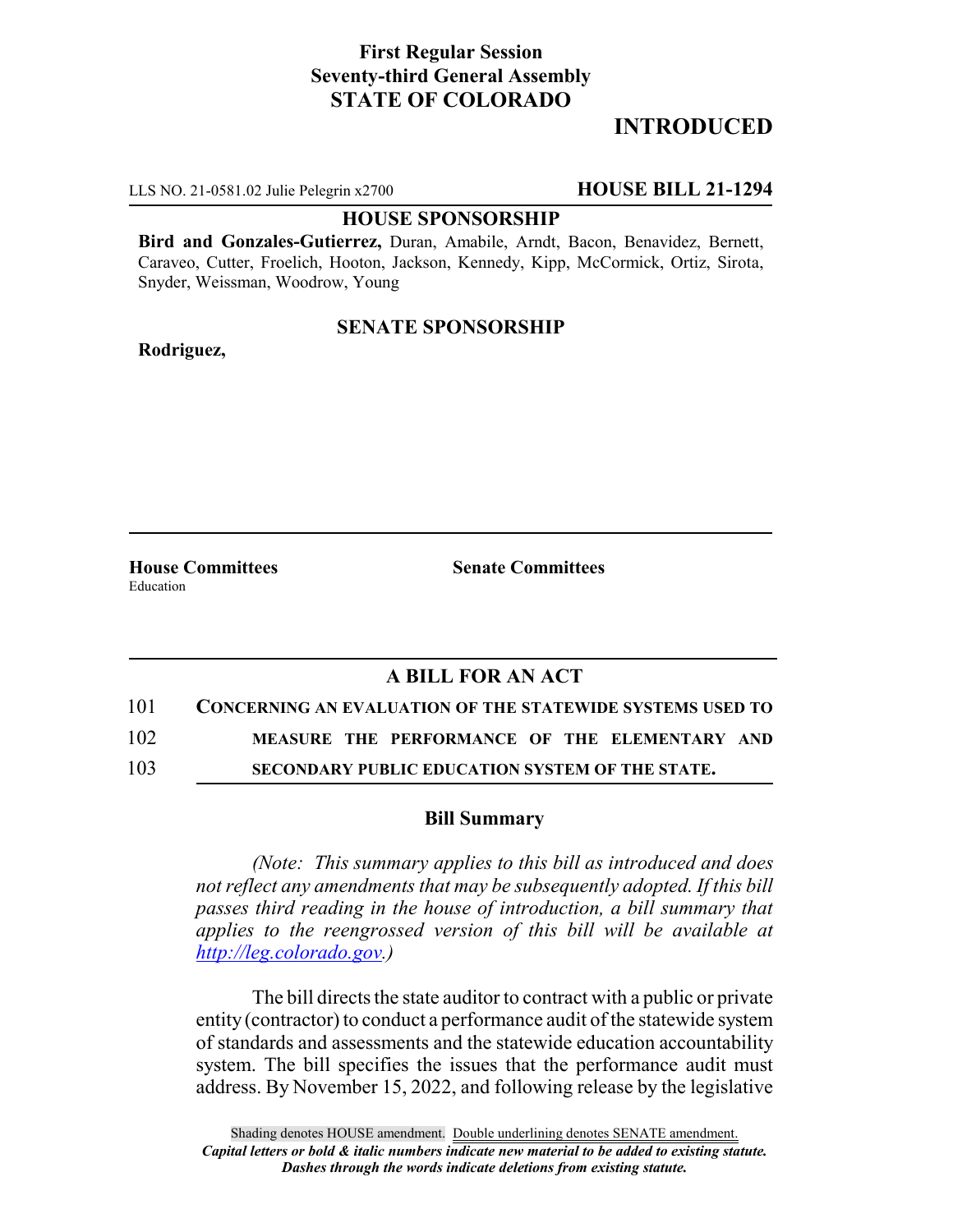audit committee, the final report of the performance audit must be submitted to the commissioner of education, the state board of education, and the education committees of the general assembly.

The bill specifies the authority of the state auditor and the contractor to access nonfinancial records and information held by the department of education or held by public schools, school districts, boards of cooperative services, and the state charter school institute, if the records and information are not available from the department.

*Be it enacted by the General Assembly of the State of Colorado:*

 **SECTION 1.** In Colorado Revised Statutes, **add** 2-3-126 as follows:

 **2-3-126. Audit of statewide education accountability systems - report - legislative declaration - definitions - repeal.** (1) (a) THE GENERAL ASSEMBLY FINDS THAT:

 (I) COLORADO ADOPTED THE STATEWIDE SYSTEM OF STANDARDS AND ASSESSMENTS IN 2008 AND THE STATEWIDE EDUCATION ACCOUNTABILITY SYSTEM IN 2009 TO COMPLY WITH FEDERAL STATEWIDE TESTING REQUIREMENTS, GAUGE THE SUCCESS OF PUBLIC SCHOOLS IN EDUCATING STUDENTS, AND IDENTIFY AREAS IN WHICH THE STATE, THE DEPARTMENT OF EDUCATION, PUBLIC SCHOOLS, SCHOOL DISTRICTS, 13 BOARDS OF COOPERATIVE SERVICES, AND THE STATE CHARTER SCHOOL INSTITUTE COULD BETTER SUPPORT STUDENTS, TEACHERS, AND FAMILIES 15 IN MEETING THEIR CHILDREN'S EDUCATIONAL NEEDS;

 (II) THE REQUIREMENTS OF THE STATEWIDE SYSTEM OF STANDARDS AND ASSESSMENTS AND THE STATEWIDE EDUCATION ACCOUNTABILITY SYSTEM CURRENTLY EXCEED THE FEDERAL TESTING REQUIREMENTS AND HAVE UNDERGONE SEVERAL SIGNIFICANT MODIFICATIONS OVER THE PAST DECADE, CAUSING POLICYMAKERS TO QUESTION WHETHER THE SYSTEMS STILL ALIGN WITH THE GENERAL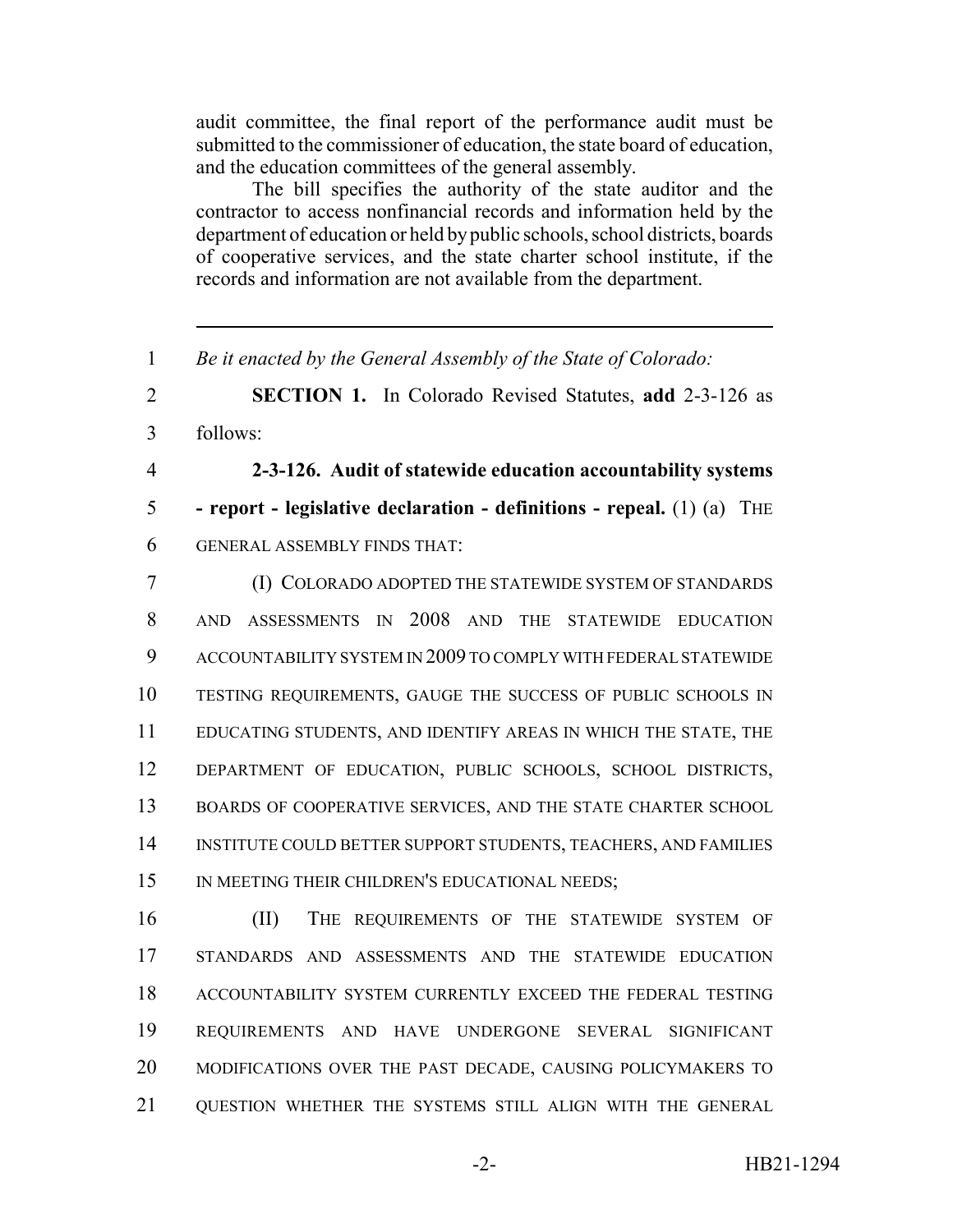ASSEMBLY'S ORIGINAL INTENT IN ADOPTING THE SYSTEMS;

 (III) THE GENERAL ASSEMBLY DESIRES TO REVIEW THE STATEWIDE SYSTEM OF STANDARDS AND ASSESSMENTS AND THE STATEWIDE EDUCATION ACCOUNTABILITY SYSTEM TO ENSURE THAT THEY DO NOT CONTAIN INSTITUTIONAL OR CULTURAL BIASES BASED ON RACE, ETHNICITY, RELIGION, SEX, SEXUAL ORIENTATION, NATIONALITY, DISABILITY, AGE, OR ECONOMIC STATUS; AND TO ENSURE THAT THE SYSTEMS PROVIDE AN ACCURATE, CREDIBLE, AND COMPARABLE ASSESSMENT OF THE DELIVERY OF PUBLIC EDUCATION THROUGHOUT THE STATE;

 (IV) THE GENERAL ASSEMBLY ACKNOWLEDGES ITS CONSTITUTIONAL OBLIGATION TO ESTABLISH AND MAINTAIN A THOROUGH 13 AND UNIFORM SYSTEM OF PUBLIC EDUCATION IN THE STATE, AND THE GENERAL ASSEMBLY AND DEPARTMENT OF EDUCATION ARE CONSTANTLY LOOKING FOR WAYS TO IMPROVE COLORADO'S SYSTEM OF PUBLIC EDUCATION AND BETTER SERVE ITS RESIDENTS; AND

 (V) A THOROUGH, INDEPENDENT, THIRD-PARTY REVIEW OF THE EXISTING STATEWIDE SYSTEM OF STANDARDS AND ASSESSMENTS AND THE STATEWIDE EDUCATION ACCOUNTABILITY SYSTEM WILL PROVIDE VALUABLE INFORMATION ABOUT THE EFFICACY OF THE STATE'S CURRENT SYSTEMS, INCLUDING AREAS IN WHICH THE SYSTEMS MAY BE IMPROVED, AND HELP TO IDENTIFY AND INFORM THE ALLOCATION OF RESOURCES TO MEET THE INCREASED NEEDS AT THE STATE AND LOCAL LEVELS, TO ADVANCE PUBLIC EDUCATION IN COLORADO.

 (b) THE GENERAL ASSEMBLY FINDS, THEREFORE, THAT IT IS APPROPRIATE TO OBTAIN AN INDEPENDENT PERFORMANCE AUDIT OF THE STATEWIDE SYSTEM OF STANDARDS AND ASSESSMENTS AND THE

-3- HB21-1294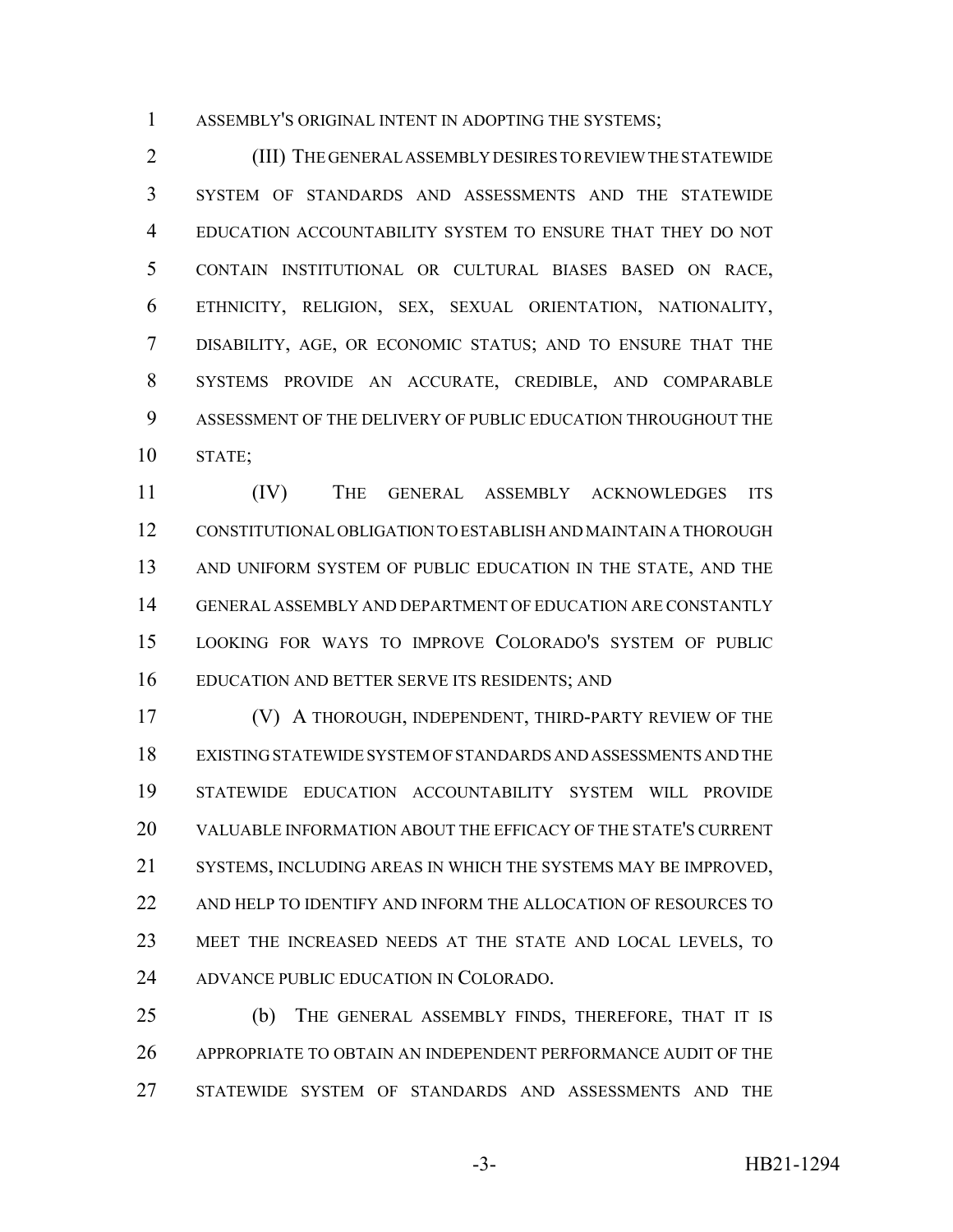STATEWIDE EDUCATION ACCOUNTABILITY SYSTEM.THE OBJECTIVE OF THE AUDIT IS TO DETERMINE WHETHER THE CURRENT SYSTEMS:

 (I) MEET THE GOALS AND INTENTIONS OF THE GENERAL ASSEMBLY AS STATED IN THE LEGISLATIVE DECLARATIONS SET FORTH IN SECTIONS 22-7-1002 AND 22-11-102;

 (II) CONTAIN INSTITUTIONAL OR CULTURAL BIASES BASED ON RACE, ETHNICITY, RELIGION, SEX, SEXUAL ORIENTATION, NATIONALITY, DISABILITY, AGE, OR ECONOMIC STATUS; AND

 (III) PROVIDE AN ACCURATE, CREDIBLE, AND COMPARABLE ASSESSMENT OF PUBLIC EDUCATION THROUGHOUT THE STATE.

 (2) AS USED IN THIS SECTION, UNLESS THE CONTEXT OTHERWISE REQUIRES:

 (a) "CONTRACTOR" MEANS A PUBLIC OR PRIVATE ENTITY SELECTED 14 BY THE STATE AUDITOR TO CONDUCT A PERFORMANCE AUDIT OF THE STATEWIDE IMPLEMENTATION OF THE STATEWIDE SYSTEM OF STANDARDS AND ASSESSMENTS AND THE STATEWIDE EDUCATION ACCOUNTABILITY SYSTEM.

 (b) "STATEWIDE EDUCATION ACCOUNTABILITY SYSTEM" MEANS THE SYSTEM FOR ACCREDITING SCHOOLS AND SCHOOL DISTRICTS DESCRIBED IN ARTICLE 11 OF TITLE 22 AND AS IMPLEMENTED BY RULES 21 ADOPTED BY THE STATE BOARD OF EDUCATION.

22 (c) "STATEWIDE SYSTEM OF STANDARDS AND ASSESSMENTS" MEANS THE SYSTEM OF STANDARDS AND ASSESSMENTS DESCRIBED IN PART 24 10 OF ARTICLE 7 OF TITLE 22 AND AS IMPLEMENTED BY RULES ADOPTED BY THE STATE BOARD OF EDUCATION.

 (3) NO LATER THAN OCTOBER 1, 2021, THE STATE AUDITOR, THROUGH A COMPETITIVE BIDDING PROCESS, SHALL SELECT AND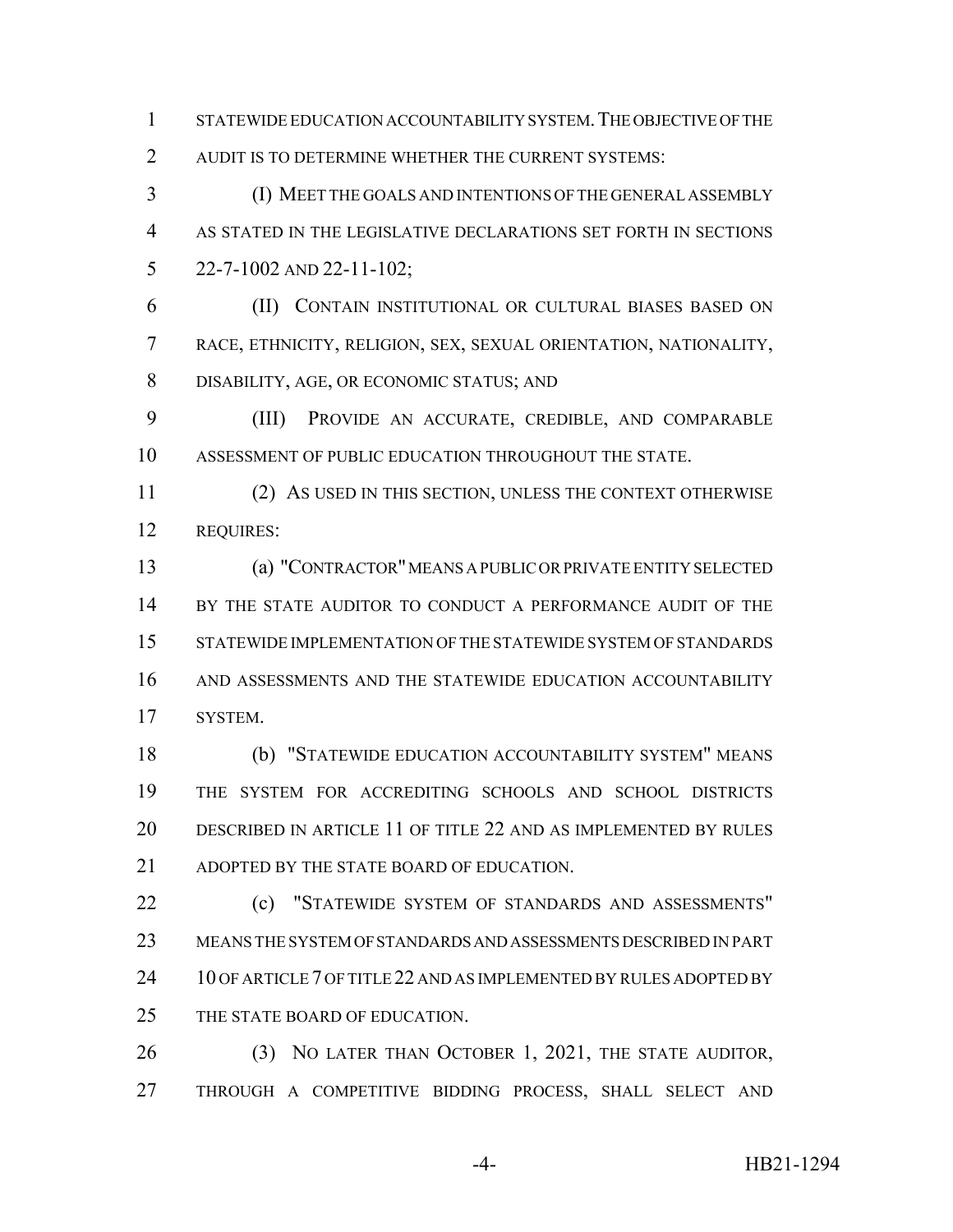CONTRACT WITH A PUBLIC OR PRIVATE ENTITY TO CONDUCT A PERFORMANCE AUDIT OF THE STATEWIDE IMPLEMENTATION OF THE STATEWIDE SYSTEM OF STANDARDS AND ASSESSMENTS AND THE STATEWIDE EDUCATION ACCOUNTABILITY SYSTEM. THE STATE AUDITOR SHALL MAKE EVERY EFFORT TO ENSURE THAT THE CONTRACTOR IS INDEPENDENT AND IMPARTIAL. THE STATE AUDITOR SHALL ALSO ENSURE THAT THE CONTRACTOR HAS THE NECESSARY EXPERTISE AND IS COMPETENT TO EVALUATE THE EFFICACY OF THE STATEWIDE SYSTEM OF STANDARDS AND ASSESSMENTS AND THE STATEWIDE EDUCATION ACCOUNTABILITY SYSTEM AND WHETHER THE SYSTEMS ARE IMPLEMENTED 11 STATEWIDE IN ACCORDANCE WITH THE REQUIREMENTS SPECIFIED IN FEDERAL AND STATE STATUTE AND RULE. AT A MINIMUM, THE PERFORMANCE AUDIT MUST ADDRESS:

 (a) THE EFFECTIVENESS OF THE STATEWIDE EDUCATION ACCOUNTABILITY SYSTEM IN OBJECTIVELY MEASURING THE PERFORMANCE OF PUBLIC SCHOOLS AND SCHOOL DISTRICTS IN DELIVERING A STATEWIDE SYSTEM OF THOROUGH AND UNIFORM PUBLIC EDUCATION FOR ALL GROUPS OF STUDENTS;

 (b) WHETHER AND TO WHAT EXTENT THE STATEWIDE EDUCATION ACCOUNTABILITY SYSTEM EFFECTIVELY IDENTIFIES SUCCESS AND DRIVES EFFECTIVE SUPPORT FOR IMPROVEMENT AT EACH LEVEL OF THE 22 STATEWIDE SYSTEM OF PUBLIC EDUCATION;

**(c) WHETHER AND TO WHAT EXTENT THE DATA GENERATED BY**  THE STATEWIDE SYSTEM OF STANDARDS AND ASSESSMENTS AND THE STATEWIDE EDUCATION ACCOUNTABILITY SYSTEM ARE USED IN PRACTICE BY SCHOOL DISTRICTS TO MEASURE THE EFFECTIVENESS OF CLASSROOM INSTRUCTION AND SCHOOL LEADERSHIP WITHIN A SCHOOL;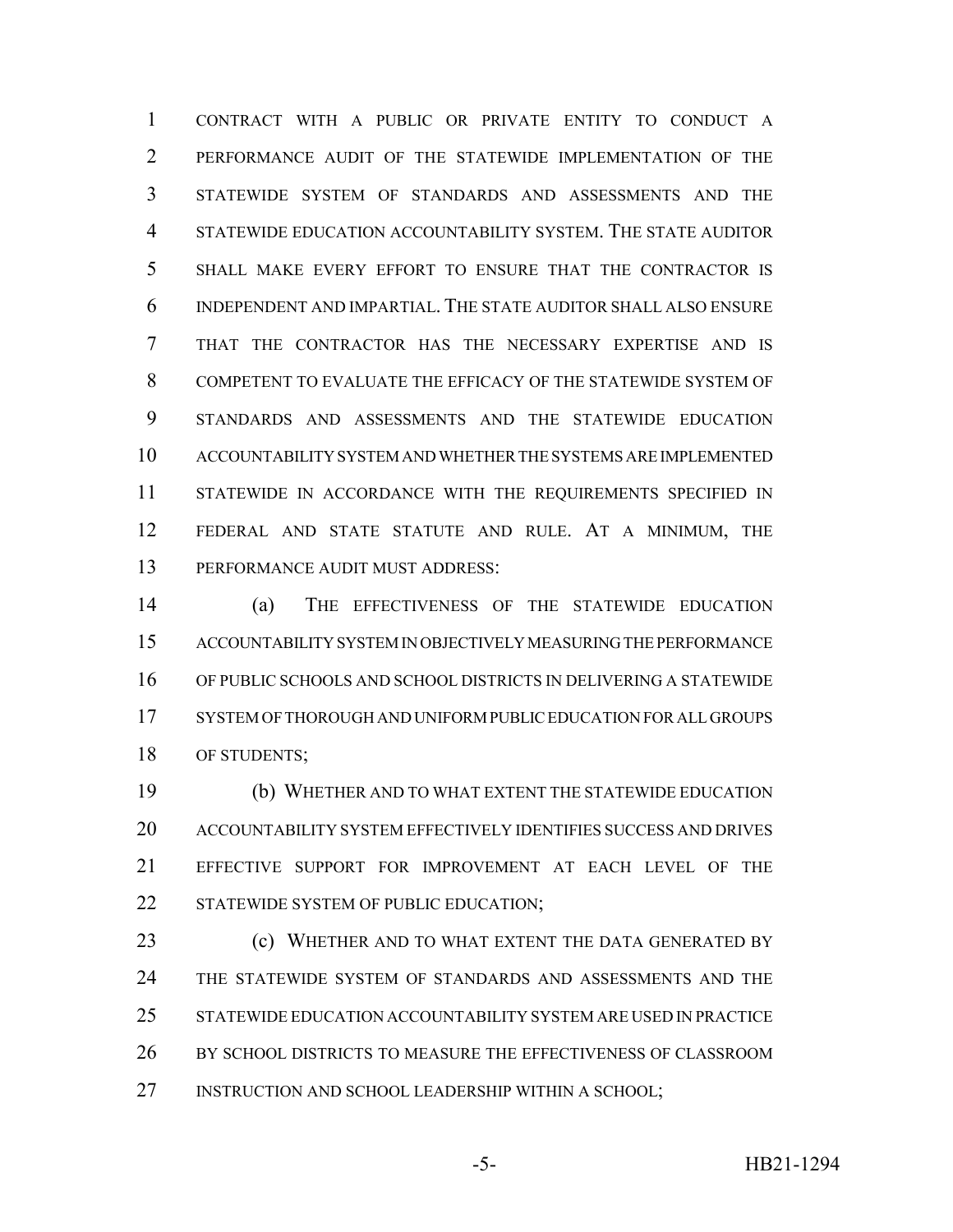(d) WHETHER AND TO WHAT EXTENT THE FOLLOWING, OR OTHER, COMPONENTS OF THE STATEWIDE SYSTEM OF STANDARDS AND ASSESSMENTS AND THE STATEWIDE EDUCATION ACCOUNTABILITY SYSTEM MAINTAIN INSTITUTIONAL OR CULTURAL BIASES BASED ON STUDENTS' OR THEIR FAMILIES' RACE, ETHNICITY, RELIGION, SEX, SEXUAL ORIENTATION, NATIONALITY, DISABILITY, AGE, OR ECONOMIC STATUS:

 (I) ACADEMIC ACHIEVEMENT AS MEASURED BY THE SCORES ON STATE ASSESSMENTS;

 (II) ACADEMIC GROWTH AS MEASURED BY THE COLORADO GROWTH MODEL ADOPTED PURSUANT TO SECTION 22-11-202; AND

 (III) POSTSECONDARY AND WORKFORCE READINESS AS MEASURED 12 BY GRADUATION RATES, DROPOUT RATES, SCORES ON STANDARDIZED COLLEGE ENTRANCE EXAMS, AND MATRICULATION INTO COLLEGE OR CAREER CERTIFICATE PROGRAMS;

 (e) WHETHER AND TO WHAT EXTENT INTERVENTIONS IMPLEMENTED UNDER THE STATEWIDE EDUCATION ACCOUNTABILITY 17 SYSTEM ARE EFFECTIVE IN SUPPORTING AND IMPROVING OUTCOMES FOR SCHOOLS THAT SERVE PREDOMINANTLY LOW-INCOME STUDENTS, STUDENTS OF COLOR, OR STUDENTS WITH DISABILITIES, INCLUDING INTERVENTIONS THAT FOCUS PRIMARILY ON INCREASING STUDENTS' PERFORMANCE ON STATEWIDE STANDARDIZED TESTS IN LIEU OF OTHER 22 NON-TESTING-RELATED COURSES AND ACTIVITIES WITHIN A SCHOOL;

**(f) WHETHER AND TO WHAT EXTENT INTERVENTIONS, INCLUDING**  INTERVENTIONS IDENTIFIED BY THE STATEWIDE EDUCATION ACCOUNTABILITY SYSTEM, EFFECTIVELY SUPPORT STUDENTS WHO ARE IN POVERTY OR STUDENTS WITH DISABILITIES AND SCHOOLS AND SCHOOL DISTRICTS SERVING HIGH PERCENTAGES OF STUDENTS IN POVERTY OR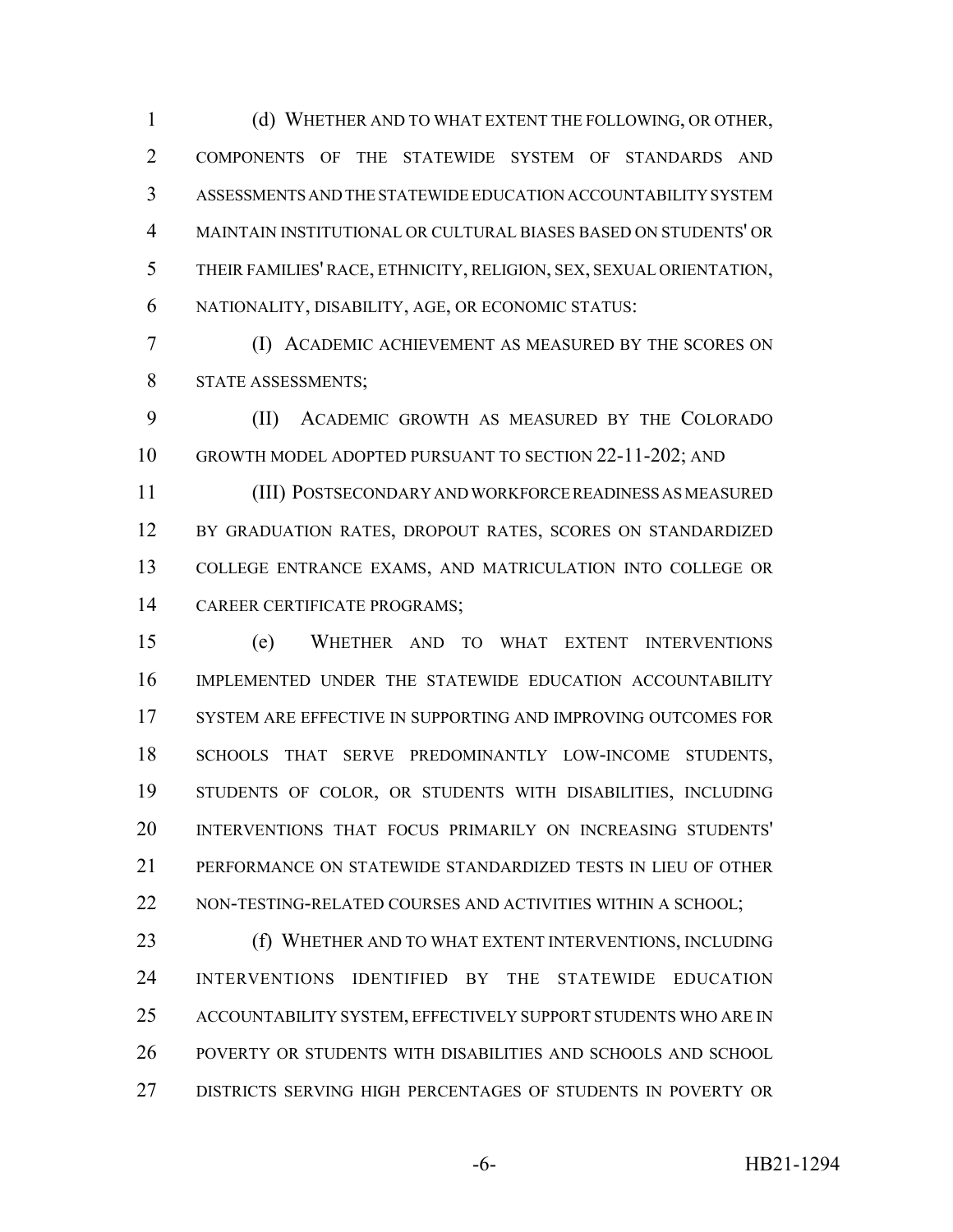STUDENTS WITH DISABILITIES;

 (g) WHETHER AND TO WHAT EXTENT THE OUTCOMES IDENTIFIED AND MEASURED BY THE STATEWIDE SYSTEM OF STANDARDS AND ASSESSMENTS AND THE STATEWIDE EDUCATION ACCOUNTABILITY SYSTEM REFLECT INEQUITIES AND CORRELATE TO THE LEVEL OF POVERTY PRESENT WITHIN, AND CONCENTRATION OF STUDENTS WITH DISABILITIES WITHIN, THE STUDENT POPULATIONS ENROLLED IN THE PUBLIC SCHOOLS, SCHOOL 8 DISTRICTS, AND BOARDS OF COOPERATIVE SERVICES;

 (h) WHETHER AND TO WHAT EXTENT LOW-INCOME STUDENTS AND STUDENTS WITH DISABILITIES ENROLLED IN PUBLIC SCHOOLS, SCHOOL DISTRICTS, AND BOARDS OF COOPERATIVE SERVICES ARE GIVEN ACCESS TO LEARNING OPPORTUNITIES THAT WILL ALLOW THEM TO ACHIEVE THE SAME LEVELS OF ATTAINMENT THAT THEIR HIGHER-INCOME PEERS ACHIEVE ON THE PRESCHOOL THROUGH ELEMENTARY AND SECONDARY EDUCATION 15 STANDARDS ADOPTED PURSUANT TO SECTION 22-7-1005;

 (i) WHETHER AND TO WHAT EXTENT, IN RESPONSE TO THE STATEWIDE SYSTEM OF STANDARDS AND ASSESSMENTS AND THE STATEWIDE EDUCATION ACCOUNTABILITY SYSTEM, SCHOOL DISTRICTS SHIFT EDUCATIONAL RESOURCES AND INTERVENTIONS TO STUDENTS WHO ARE CLOSE TO ACHIEVING GRADE-LEVEL SCORES OR MODIFY THEIR INSTRUCTIONAL PRACTICES AND TARGET PARTICULAR COHORTS OF STUDENTS;

 (j) WHETHER AND TO WHAT EXTENT VARIATIONS IN THE SIZE OF STUDENT POPULATIONS HAVE A DISPROPORTIONATE IMPACT ON THE ACCURACY AND COMPARABILITY OF RESULTS ACHIEVED THROUGH THE STATEWIDE SYSTEM OF STANDARDS AND ASSESSMENTS AND THE 27 STATEWIDE EDUCATION ACCOUNTABILITY SYSTEM;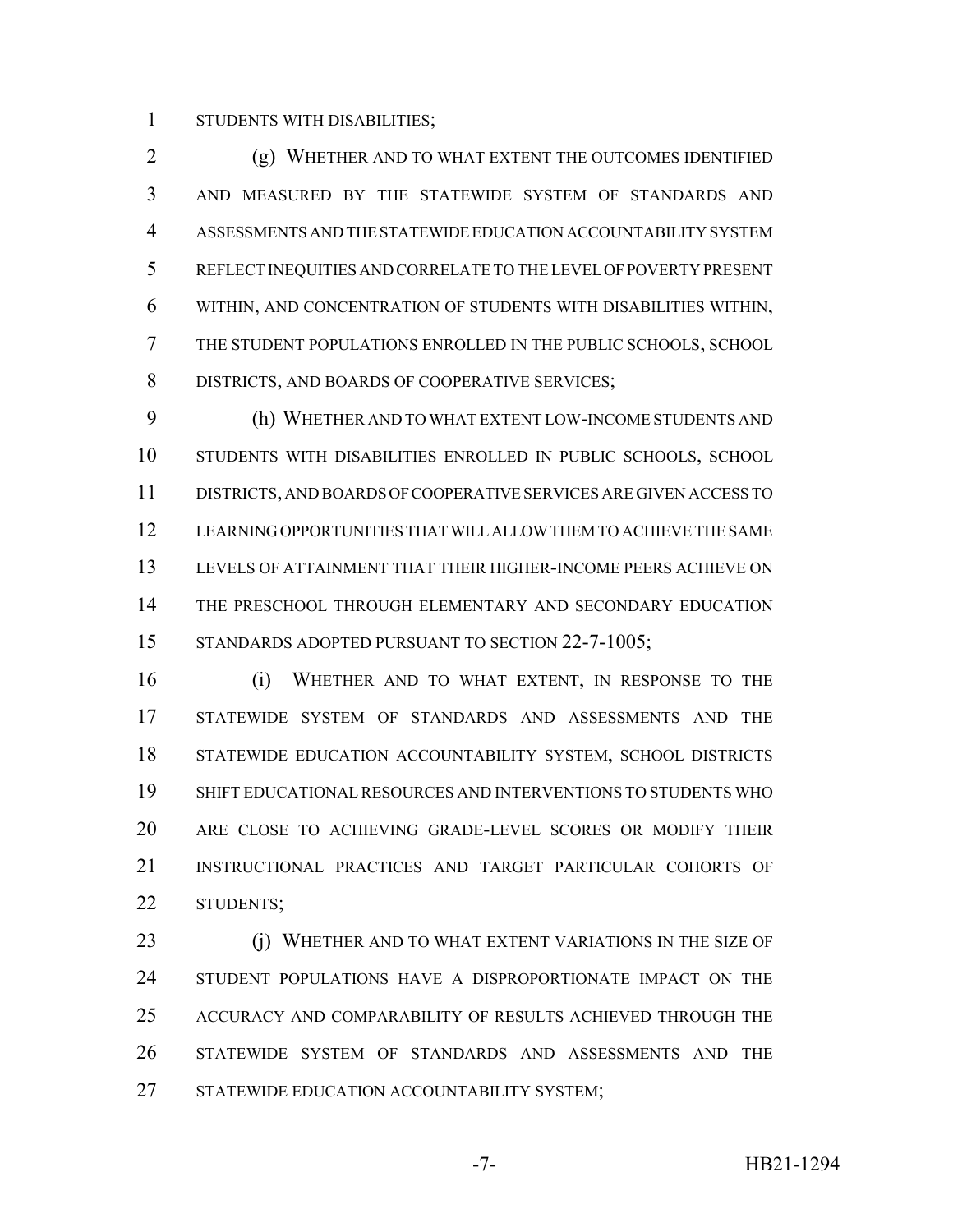(k) WHETHER AND TO WHAT EXTENT THE OUTCOMES MEASURED BY THE STATEWIDE SYSTEM OF STANDARDS AND ASSESSMENTS AND THE STATEWIDE EDUCATION ACCOUNTABILITY SYSTEM ACCURATELY CORRELATE TO A SCHOOL'S EFFECTIVENESS IN HELPING STUDENTS DEVELOP THE SKILLS AND CAPACITIES THAT ARE RELEVANT TO FAMILIES AND EMPLOYERS, INCLUDING BUT NOT LIMITED TO INNOVATION, ACADEMIC RIGOR, CAREER AND TECHNICAL EDUCATION, AND WORKFORCE READINESS AND ESSENTIAL SKILLS;

 (l) WHETHER AND TO WHAT EXTENT PARTICIPATION RATES ON STATEWIDE STANDARDIZED TESTS AFFECT THE RESULTS ACHIEVED THROUGH THE STATEWIDE SYSTEM OF STANDARDS AND ASSESSMENTS AND 12 THE STATEWIDE EDUCATION ACCOUNTABILITY SYSTEM;

 (m) WHETHER THE COLORADO GROWTH MODEL CONTINUES TO 14 MEET THE REQUIREMENTS SPECIFIED IN SECTION 22-11-202 (1)(b);

 (n) WHETHER THE STATEWIDE SYSTEM OF STANDARDS AND ASSESSMENTS AND THE STATEWIDE EDUCATION ACCOUNTABILITY SYSTEM PROVIDE A CREDIBLE BASIS FOR COMPARISON BETWEEN AND AMONG PUBLIC SCHOOLS AND BETWEEN AND AMONG SCHOOL DISTRICTS, BOARDS OF COOPERATIVE SERVICES, AND THE STATE CHARTER SCHOOL INSTITUTE; **(o) WHETHER AND TO WHAT EXTENT INFORMATION REGARDING**  ASSESSMENTS AND ACCOUNTABILITY IS ACCESSIBLE TO EDUCATORS, PARENTS, AND FAMILIES, AND COMMUNICATED IN A LANGUAGE PARENTS AND FAMILIES CAN UNDERSTAND, WITH CLEAR GUIDANCE ON ACTIONS TO SUPPORT STUDENT LEARNING; AND

 (p) WHETHER AND TO WHAT EXTENT THE STATEWIDE SYSTEM OF STANDARDS AND ASSESSMENTS AND THE STATEWIDE EDUCATION ACCOUNTABILITY SYSTEM IDENTIFY SCHOOLS AND SCHOOL DISTRICTS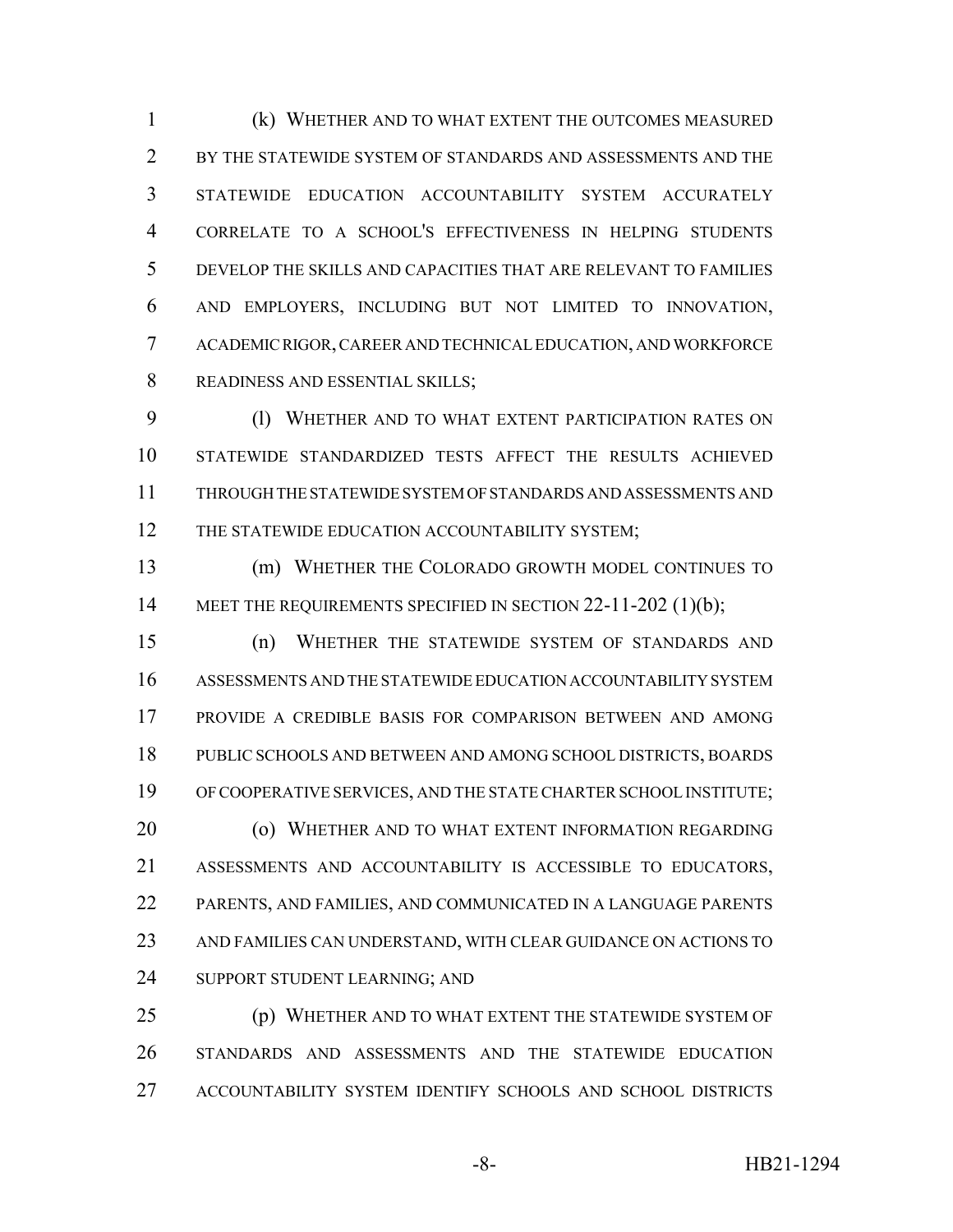THAT ARE STRUGGLING TO SERVE GROUPS OF STUDENTS, INCLUDING GROUPS BASED ON RACE, ETHNICITY, RELIGION, SEX, SEXUAL ORIENTATION, NATIONALITY, DISABILITY, AGE, AND ECONOMIC STATUS, AND WHETHER INTERVENTIONS TO SERVE THE STUDENTS IN THESE GROUPS ARE SUCCESSFUL IN INCREASING ACADEMIC ACHIEVEMENT FOR THE STUDENTS IN THESE GROUPS.

 (4) (a) THE STATE AUDITOR SHALL ENSURE THE PERFORMANCE AUDIT IS COMPLETED NO LATER THAN NOVEMBER 15, 2022. TO LIMIT THE COST OF THE AUDIT, THE CONTRACTOR SHALL OBTAIN THE INFORMATION REQUIRED FOR THE AUDIT FROM THE DEPARTMENT OF EDUCATION TO THE GREATEST EXTENT POSSIBLE, WHICH MAY INCLUDE OBTAINING INFORMATION FROM PREVIOUS STUDIES OR EVALUATIONS FOR WHICH THE DEPARTMENT PREVIOUSLY CONTRACTED.THE CONTRACTOR MAY REQUEST INFORMATION DIRECTLY FROM A PUBLIC SCHOOL, SCHOOL DISTRICT, OR BOARD OF COOPERATIVE SERVICES OR THE STATE CHARTER SCHOOL INSTITUTE ONLY IF THE INFORMATION IS NOT AVAILABLE FROM THE DEPARTMENT.IF DEEMED USEFUL, THE AUDITOR MAY HOLD FOCUS GROUPS WITH VARIOUS EDUCATION STAKEHOLDERS TO OBTAIN INPUT ON THE ISSUES ADDRESSED IN THE AUDIT.

20 (b) FOR PURPOSES OF CONDUCTING THE AUDIT DESCRIBED IN THIS SECTION, THE DEPARTMENT OF EDUCATION SHALL DESIGNATE THE STATE AUDITOR AND THE CONTRACTOR AS "SCHOOL OFFICIALS" WITH "LEGITIMATE EDUCATIONAL INTERESTS" IN THE DEPARTMENT'S 24 EDUCATIONAL RECORDS, AS THOSE TERMS ARE DEFINED IN THE FEDERAL "FAMILY EDUCATIONAL RIGHTS AND PRIVACY ACT OF 1974", 20 U.S.C. SEC. 1232g, AND THE FEDERAL REGULATIONS ADOPTED TO IMPLEMENT THE ACT, REFERRED TO IN THIS SUBSECTION (4)(b) AS "FERPA". THE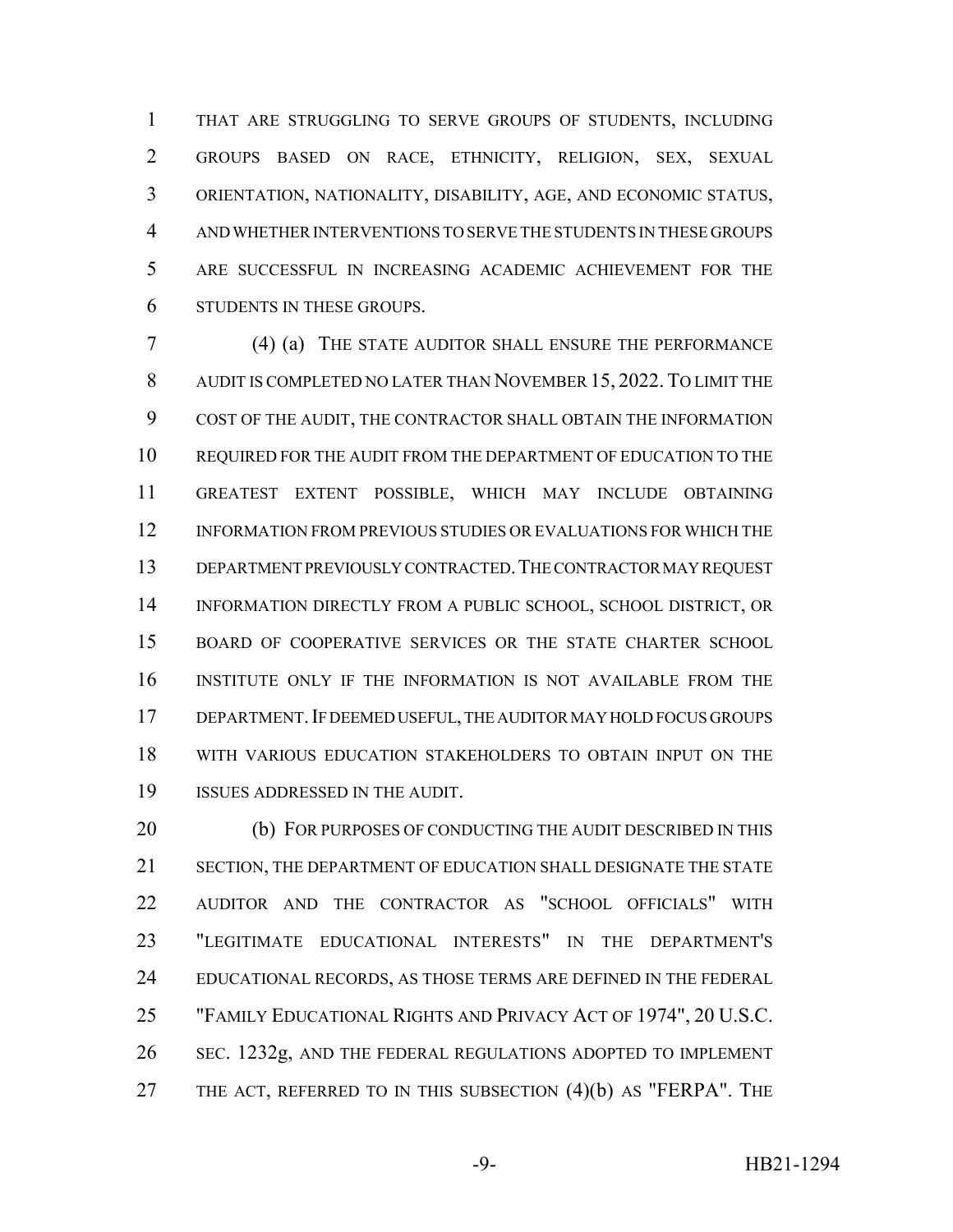STATE AUDITOR AND THE CONTRACTOR SHALL COMPLY WITH THE LIMITATIONS AND REQUIREMENTS IMPOSED ON SCHOOL OFFICIALS IN FERPA IN CONDUCTING THE AUDIT.

 (c) NOTWITHSTANDING ANY PROVISION OF FEDERAL OR STATE LAW, OTHER THAN LAWS THAT PROTECT THE PRIVACY OF STUDENT INFORMATION, TO THE CONTRARY, FOR PURPOSES OF THE AUDIT DESCRIBED IN THIS SECTION ONLY, THE STATE AUDITOR AND THE CONTRACTOR ARE AUTHORIZED TO ACCESS FROM THE DEPARTMENT OF EDUCATION ALL OF THE NONFINANCIAL BOOKS, ACCOUNTS, REPORTS, VOUCHERS, OR OTHER RECORDS OR INFORMATION SUBMITTED TO THE DEPARTMENT BY A PUBLIC SCHOOL, SCHOOL DISTRICT, OR BOARD OF COOPERATIVE SERVICES OR THE STATE CHARTER SCHOOL INSTITUTE, INCLUDING RECORDS OR INFORMATION REQUIRED TO BE KEPT CONFIDENTIAL OR EXEMPT FROM PUBLIC DISCLOSURE UPON SUBPOENA, SEARCH WARRANT, DISCOVERY PROCEEDINGS, OR OTHERWISE. IF ANY NONFINANCIAL BOOKS, ACCOUNTS, REPORTS, VOUCHERS, OR OTHER RECORDS OR INFORMATION THAT ARE REQUIRED TO COMPLETE THE AUDIT ARE NOT AVAILABLE FROM THE DEPARTMENT OF EDUCATION, THE STATE AUDITOR AND THE CONTRACTOR ARE AUTHORIZED TO ACCESS SAID BOOKS, ACCOUNTS, REPORTS, VOUCHERS, OR OTHER RECORDS OR INFORMATION FROM A PUBLIC SCHOOL, SCHOOL DISTRICT, OR BOARD OF COOPERATIVE SERVICES OR THE STATE CHARTER SCHOOL INSTITUTE, INCLUDING RECORDS OR INFORMATION REQUIRED TO BE KEPT CONFIDENTIAL OR EXEMPT FROM PUBLIC DISCLOSURE UPON SUBPOENA, SEARCH WARRANT, DISCOVERY PROCEEDINGS, OR OTHERWISE. IN ACCESSING AND USING INFORMATION FOR THE AUDIT, THE STATE AUDITOR AND THE CONTRACTOR SHALL COMPLY WITH ALL FEDERAL AND STATE LAWS THAT PROTECT THE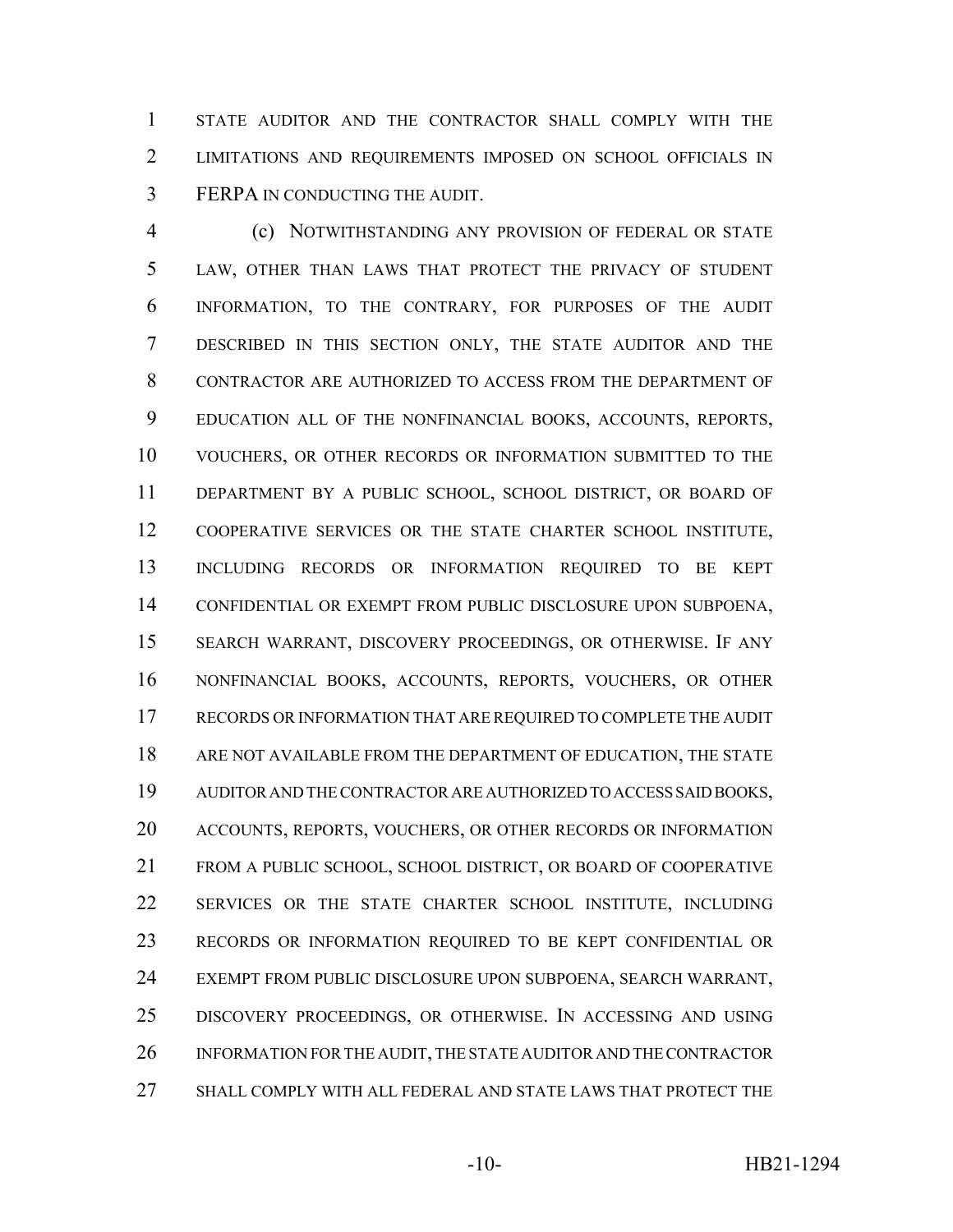PRIVACY OF STUDENT INFORMATION.

2 (d) IN PREPARING THE AUDIT, THE CONTRACTOR MAY CONSULT WITH THE TECHNICAL ADVISORY PANEL APPOINTED PURSUANT TO SECTION 22-11-202 (2)(a) REGARDING DATA USED FOR CALCULATING LONGITUDINAL ACADEMIC GROWTH AND FOR DETERMINING THE PERFORMANCE PLANS THAT SCHOOLS, SCHOOL DISTRICTS, BOARDS OF COOPERATIVE SERVICES, AND THE STATE CHARTER SCHOOL INSTITUTE IMPLEMENT.

 (e) THE LEGISLATIVE AUDIT COMMITTEE SHALL REVIEW AND RELEASE THE AUDIT REPORT AT THE FIRST COMMITTEE HEARING HELD ON OR AFTER NOVEMBER 15, 2022. AFTER THE AUDIT REPORT IS RELEASED, THE STATE AUDITOR AND THE CONTRACTOR SHALL SUBMIT THE AUDIT 13 REPORT TO THE COMMISSIONER OF EDUCATION, THE STATE BOARD OF EDUCATION, AND THE EDUCATION COMMITTEES OF THE HOUSE OF REPRESENTATIVES AND THE SENATE, OR ANY SUCCESSOR COMMITTEES. THE STATE BOARD AND THE EDUCATION COMMITTEES, JOINTLY OR INDIVIDUALLY, MAY HOLD A HEARING TO REVIEW THE AUDIT REPORT. UPON THE REQUEST OF THE STATE BOARD OR THE EDUCATION COMMITTEES, WHICHEVER IS APPROPRIATE, THE STATE AUDITOR AND THE CONTRACTOR SHALL ATTEND THE HEARING AND PRESENT THE AUDIT REPORT. THE LEGISLATIVE AUDIT COMMITTEE AND THE TECHNICAL ADVISORY PANEL SHALL NOT, WITHOUT THE CONSENT OF THE CONTRACTOR, MAKE CHANGES TO THE AUDIT AFTER THE CONTRACTOR COMPLETES THE AUDIT.

(5) THIS SECTION IS REPEALED, EFFECTIVE JULY 1, 2023.

 **SECTION 2.** In Colorado Revised Statutes, 2-3-103.7, **amend** (1) as follows: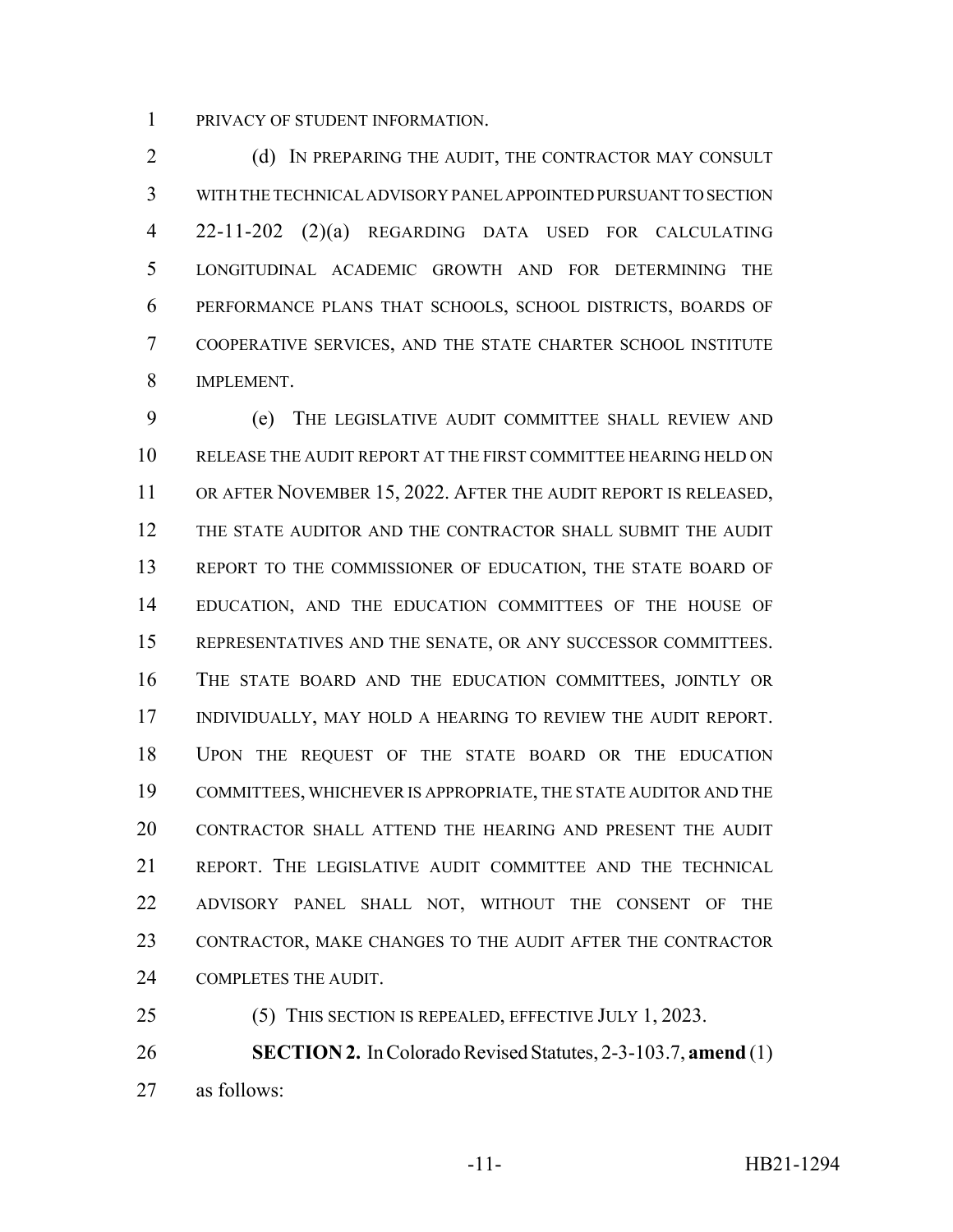**2-3-103.7. Disclosure of reports before filing.** (1) Any state employee or other individual acting in an oversight role as a member of a committee, board, or commission, or any employee or other individual acting in an oversight role with respect to any audit conducted pursuant to sections 2-3-120, 2-3-123, *2-3-126*, 10-22-105 (4)(c), and 25.5-10-209 (4), who willfully and knowingly discloses the contents of any report prepared by or at the direction of the state auditor's office prior to the release of such report by a majority vote of the committee as provided in section 2-3-103 (2) is guilty of a misdemeanor and, upon conviction thereof, shall be punished by a fine of not more than five hundred dollars. **SECTION 3.** In Colorado Revised Statutes, 2-3-107, **amend** 12 (2)(a)(I) introductory portion,  $(2)(a)(I)(C)$ , and  $(2)(a)(I)(D)$ ; and **add** 

13  $(2)(a)(I)(E)$  as follows:

 **2-3-107. Authority to subpoena witnesses - access to records.** (2) (a) (I) Notwithstanding any provision of law to the contrary, the state 16 auditor or his or her designated representative shall IS AUTHORIZED TO have access at all times, except as provided by sections 39-1-116, 18 39-4-103, and 39-5-120, to all of the books, accounts, reports, vouchers, or other records or information in any department, institution, or agency, including but not limited to records or information required to be kept confidential or exempt from public disclosure upon subpoena, search warrant, discovery proceedings, or otherwise. The authority of the state auditor or his or her designated representative to access at all times the books, accounts, reports, vouchers, or other records or information in 25 accordance with this subsection  $(2)(a)$  also extends to any fiscal or performance audit the state auditor or his or her designated representative conducts of: